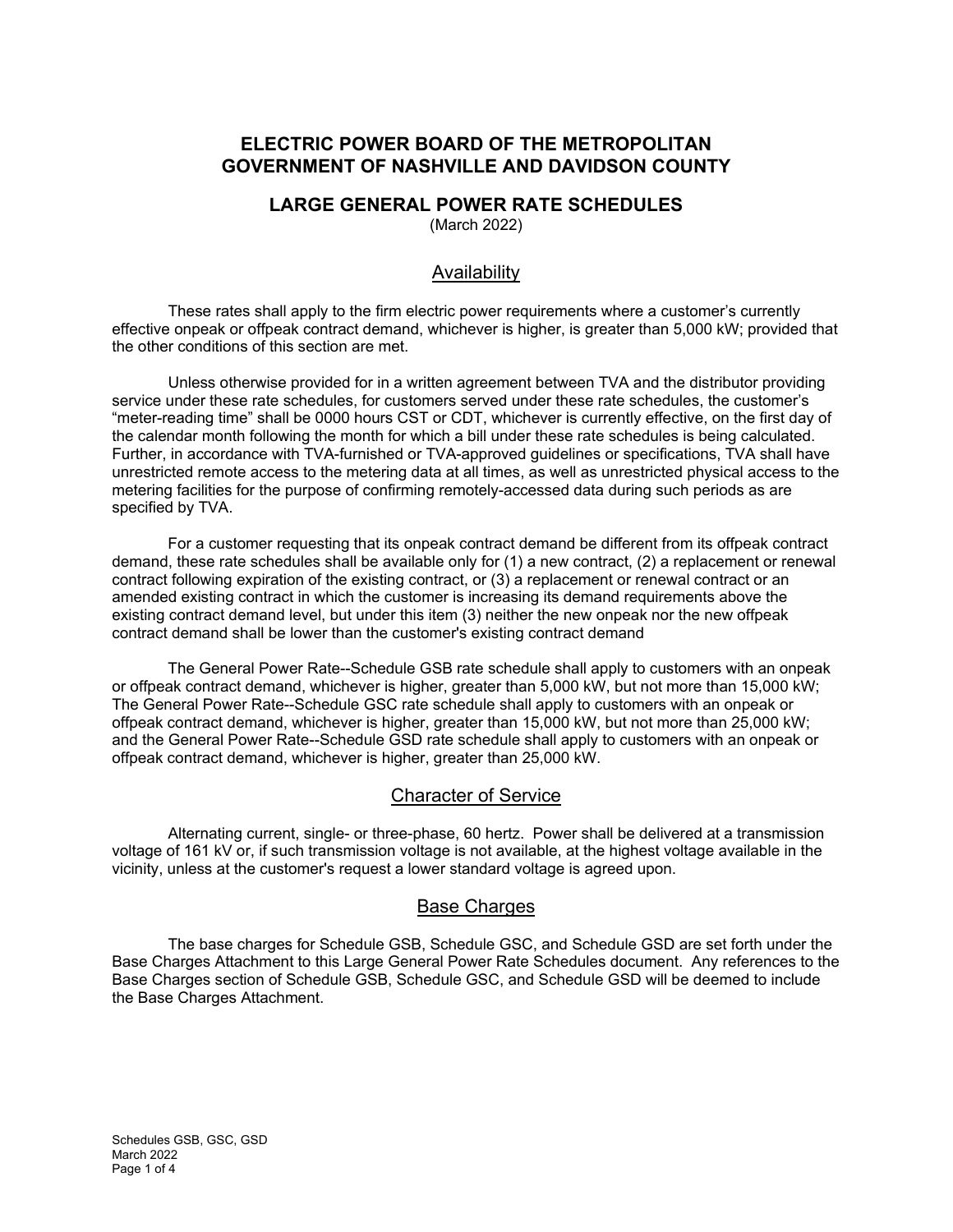## **Adjustment**

The base demand and energy charges shall be increased or decreased in accordance with the current Adjustment Addendum published by TVA.

Loss adjustments are made to the monthly FCA adjustment under the Adjustment Addendum to recognize additional distribution cost of providing service to the retail customers. The loss factors applied to customers that own the transformation facilities and take service at the bulk transmission of 161 kV or higher shall be set to 0%.

## Facilities Rental Charge

There shall be no facilities rental charge under these rate schedules for delivery at bulk transmission voltage levels of 161 kV or higher. For delivery at less than 161 kV, there shall be added to the customer's bill a facilities rental charge. This charge shall be 36¢ per kW per month except for delivery at voltages below 46 kV, in which case the charge shall be 93¢ per kW per month for the first 10,000 kW and 73¢ per kW per month for the excess over 10,000 kW. Such charge shall be applied to the higher of (1) the highest billing demand established during the latest 12-consecutive-month period or (2) the customer's currently effective onpeak or offpeak contract demand, whichever is higher, and shall be in addition to all other charges under these rate schedules, including minimum bill charges.

## Reactive Demand Charges

If the reactive demand (in kVAR) is lagging during the 30-consecutive-minute period beginning or ending on a clock hour of the month in which the customer's highest metered demand occurs, there shall be added to the customer's bill a reactive charge of \$1.46 per kVAR of the amount, if any, by which the reactive demand exceeds 33 percent of such metered demand. If the reactive demand (in kVAR) is leading during the 30-consecutive-minute period beginning or ending on a clock hour of the month in which the customer's lowest metered demand (excluding any metered demands which are less than 25 percent of the highest metered demand) occurs, there shall be added to the customer's bill a reactive charge of \$1.14 per kVAR of the amount of reactive demand. Such charges shall be in addition to all other charges under these rate schedules, including minimum bill charges.

## Determination of Seasonal Periods

Summer Period shall mean the June, July, August, and September billing months. Winter Period shall mean the December, January, February, and March billing months. Transition Period shall mean the April, May, October, and November billing months.

#### Determination of Onpeak and Offpeak Hours

Except for Saturdays, Sundays, November 1, and the weekdays that are observed as Federal holidays for New Year's Day, Memorial Day, Independence Day, Labor Day, Thanksgiving Day, and Christmas Day, Onpeak hours for each day shall for purposes of these rate schedules be from 1 p.m. to 7 p.m. during the months of April, May, June, July, August, September and October and from 4 a.m. to 10 a.m. during the months of January, February, March, November, and December. For all other hours of each day and all hours of such excepted days shall be offpeak hours. Such times shall be Central Standard Time or Central Daylight Time, whichever is then in effect. Said onpeak and offpeak hours are subject to change by TVA. In the event TVA determines that such changed onpeak and offpeak hours are appropriate, it shall so notify Distributor at least 12 months prior to the effective date of such changed hours.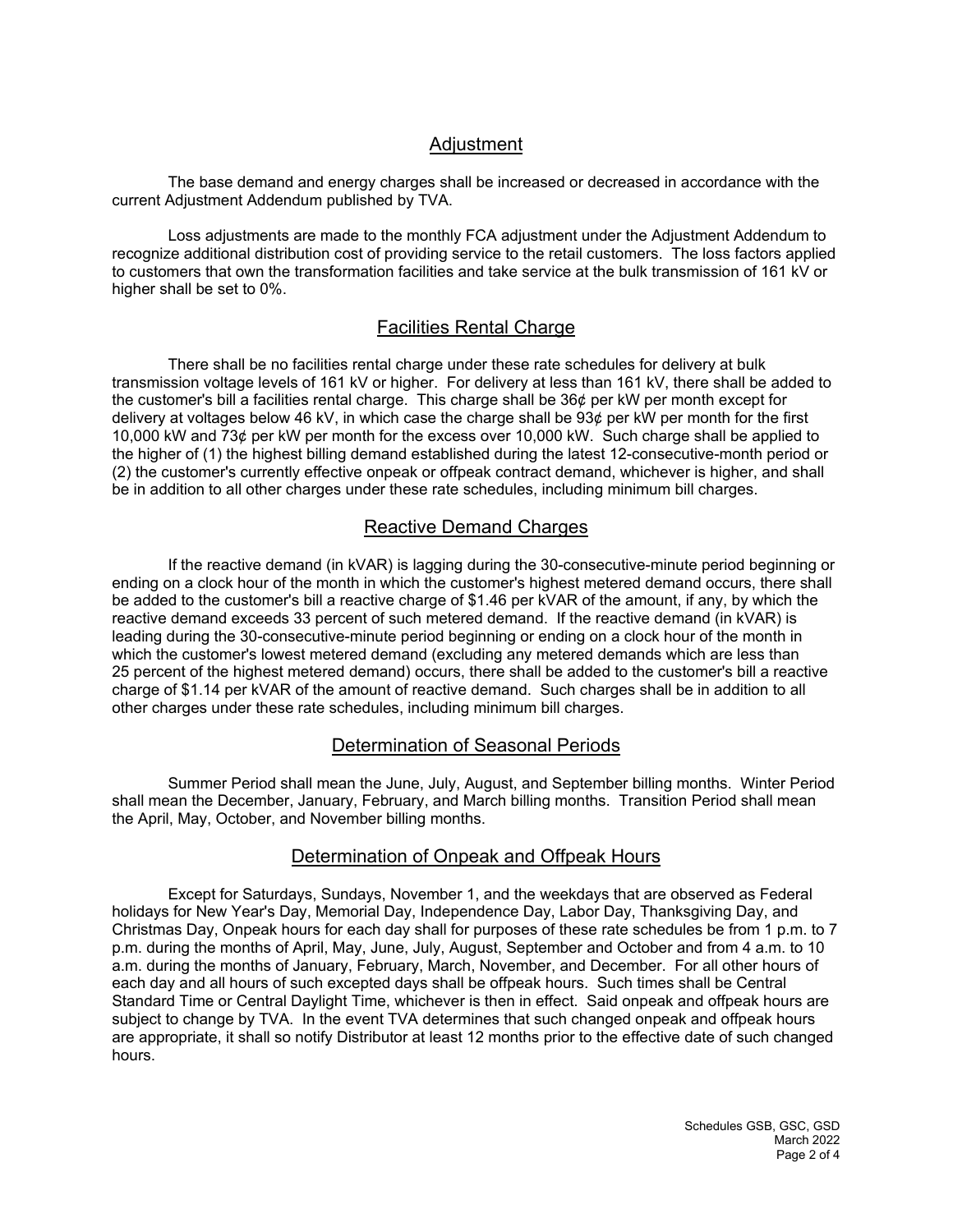## Determination of Onpeak and Offpeak Demands, Maximum Metered Demand, and Energy Amounts

The onpeak and offpeak kWh for any month shall be the energy amounts taken during the respective hours of the month designated under these rate schedules as onpeak and offpeak hours; provided, however, that notwithstanding the metered energy amount, the offpeak energy for any month shall in no case be less than the product of (1) the offpeak billing demand as calculated in the last paragraph below and (2) 110 hours (reflecting a 15 percent load factor applied to the average number of hours in a month).

Distributor shall meter the onpeak and offpeak demands in kW of all customers taking service under these rate schedules. The onpeak metered demand and offpeak metered demand for any month shall be determined separately for the respective hours of the month designated under these rate schedules as onpeak and offpeak hours and, in each case, shall be the highest average during any 30 consecutive-minute period beginning or ending on a clock hour.

Except as provided below, (1) the onpeak billing demand shall be the highest onpeak metered demand in the month, (2) the offpeak billing demand shall be the highest offpeak metered demand in the month, and (3) the maximum billing demand shall be the higher of the onpeak billing demand or offpeak billing demand in the month.

The onpeak billing demand shall in no case be less than the sum of (1) 30 percent of the first 5,000 kW, (2) 40 percent of the next 20,000 kW, (3) 50 percent of the next 25,000 kW, (4) 60 percent of the next 50,000 kW, (5) 70 percent of the next 100,000 kW, (6) 80 percent of the next 150,000 kW, and (7) 85 percent of all kW in excess of 350,000 kW of the higher of the currently effective onpeak contract demand or the highest onpeak billing demand established during the preceding 12 months.

The offpeak billing demand shall in no case be less than the sum of (1) 30 percent of the first 5,000 kW, (2) 40 percent of the next 20,000 kW, (3) 50 percent of the next 25,000 kW, (4) 60 percent of the next 50,000 kW, (5) 70 percent of the next 100,000 kW, (6) 80 percent of the next 150,000 kW, and (7) 85 percent of all kW in excess of 350,000 kW of the higher of the currently effective offpeak contract demand or the highest offpeak billing demand established during the preceding 12 months.

## Minimum Bill

The monthly bill under these rate schedules, excluding any facilities rental charges and any reactive charges, shall not be less than the sum of (1) the base service charge and administrative charge, (2) the portion of the base demand charge, as adjusted, applicable to onpeak billing demand applied to the customer's onpeak billing demand, (3) the portion of the base demand charge, as adjusted, applicable to maximum billing demand applied to the to the customer's maximum billing demand, (4) the base onpeak energy charge, as adjusted, applied to the customer's onpeak energy takings, and (5) the base offpeak energy charge, as adjusted, applied to the higher of customer's actual offpeak energy takings or the minimum offpeak energy takings amount provided for in the first paragraph of the section of these rate schedules entitled "Determination of Onpeak and Offpeak Demands, Maximum Metered Demand, and Energy Amounts." Notwithstanding the foregoing, amounts calculated under any fuel cost adjustment that is included in the Adjustment Addendum shall not be applied to any billed offpeak energy that exceeds the metered offpeak energy.

Excess demand charges are excluded from this calculation.

Distributor may require minimum bills higher than those stated above, including, without limitation, charges to cover any additional metering and related costs.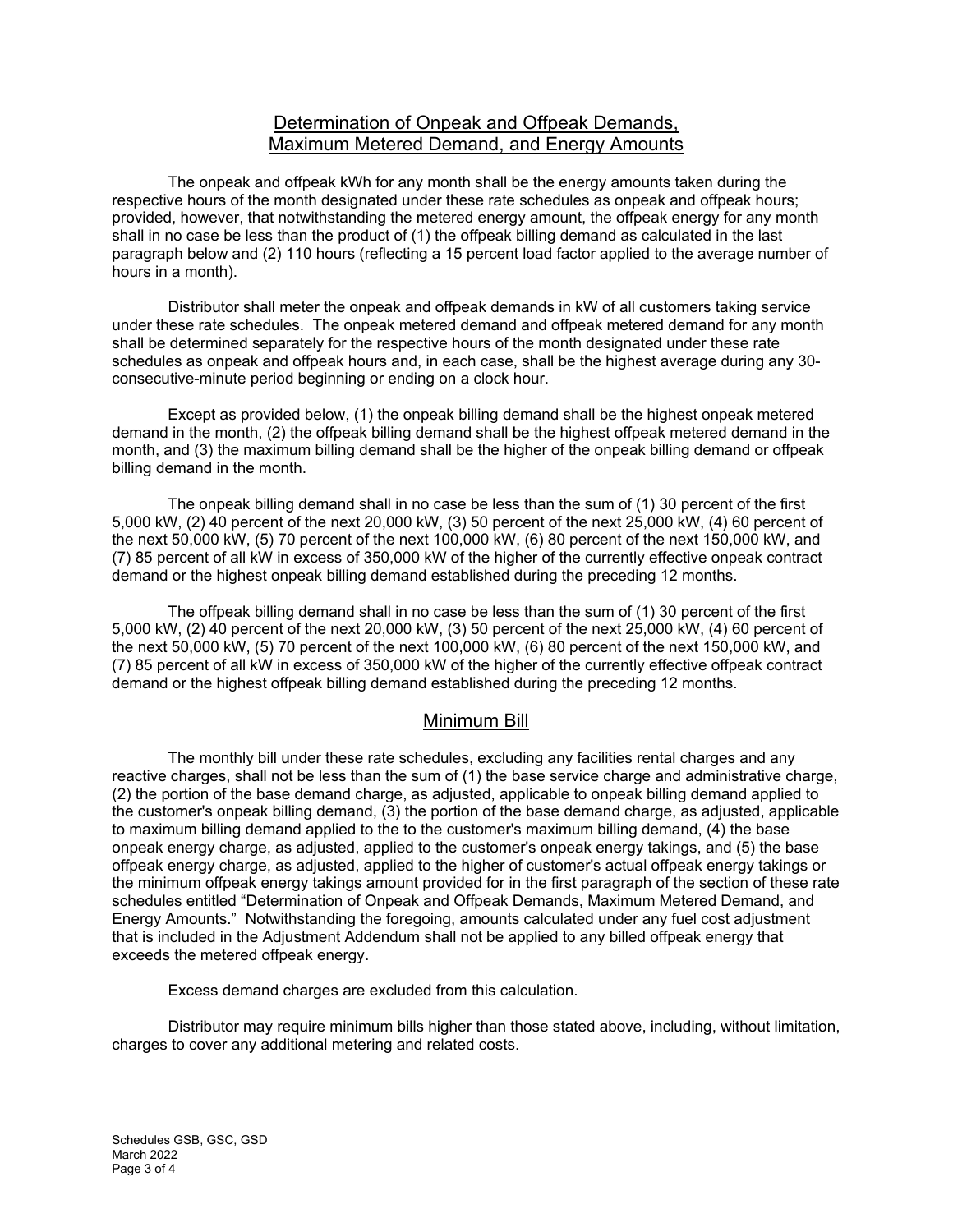## Contract Requirement

Distributor shall require contracts for all service provided under these rate schedules. The contract for Schedule GSB and Schedule GSC customers shall be for an initial term of at least 5 years and any renewals or extensions of the initial contract shall be for a term of at least 1 year; after 10 years of service, any such contract for the renewal or extension of service may provide for termination upon not less than 4 months' notice. The contract for Schedule GSD customers shall be for an initial term of at least 5 years and any renewals or extensions of the initial contract shall be for a term of at least 5 years; after 10 years of service, any such contract for the renewal or extension of service may provide for termination upon not less than 16 months' notice. The customer shall contract for its maximum requirements, which shall not exceed the amount of power capable of being used by customer, and Distributor shall not be obligated to supply power in greater amount at any time than the customer's currently effective onpeak or offpeak contract demand. If the customer uses any power other than that supplied by Distributor under these rate schedules, the contract may include other special provisions. The rate schedule in any power contract shall be subject to adjustment, modification, change, or replacement from time to time as provided under the power contract between Distributor and TVA.

## Payment

Bills under these rate schedules will be rendered monthly. Any amount of the bill that is unpaid after the due date specified on bill may be subject to additional charges under Distributor's standard policy.

#### Single-Point Delivery

The charges under these rate schedules are based upon the supply of service through a single delivery and metering point, and at a single voltage. If service is supplied to the same customer through more than one point of delivery or at different voltages, the supply of service at each delivery and metering point and at each different voltage shall be separately metered and billed.

\_\_\_\_\_\_\_\_\_\_\_\_\_\_\_\_\_\_\_\_\_\_\_\_\_\_\_\_\_\_

Service is subject to Rules and Regulations of Distributor.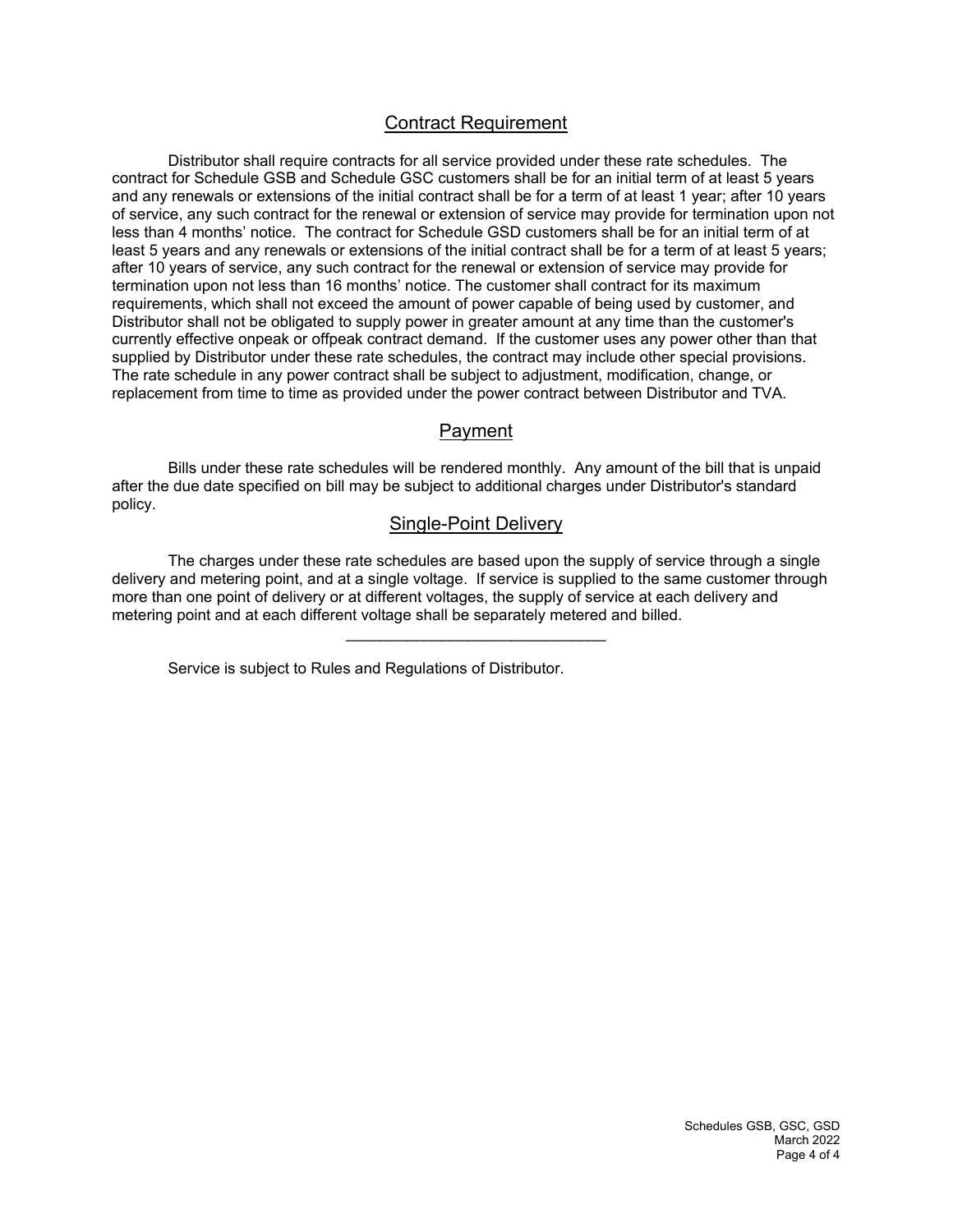# Base Charges Attachment

|                       | Schedule | Schedule | Schedule |                              |
|-----------------------|----------|----------|----------|------------------------------|
|                       | GSB      | GSC      | GSD      |                              |
| Service Charge        | \$2,000  | \$2,000  | \$2,000  | per delivery point per month |
| Administrative Charge | \$350    | \$350    | \$350    | per delivery point per month |

# **Demand Charges:**

|                      |                         | Schedule<br><b>GSB</b> | Schedule<br><b>GSC</b> | Schedule<br><b>GSD</b> |                                                                                                                                                                                                                                             |
|----------------------|-------------------------|------------------------|------------------------|------------------------|---------------------------------------------------------------------------------------------------------------------------------------------------------------------------------------------------------------------------------------------|
|                      |                         | (\$/kW)                | (\$/kW)                | (\$/kW)                |                                                                                                                                                                                                                                             |
| Summer<br>Period     | Onpeak<br>Demand        | 10.87                  | 10.87                  | 10.87                  | per month of onpeak billing demand                                                                                                                                                                                                          |
|                      | Maximum<br>Demand       | 5.38                   | 5.38                   | 5.37                   | per month of maximum billing demand                                                                                                                                                                                                         |
|                      | <b>Excess</b><br>Demand | 10.87                  | 10.87                  | 10.87                  | per month of the amount, if any, by which<br>(1) the customer's onpeak billing demand<br>exceeds its onpeak contract demand or (2)<br>the customer's offpeak billing demand<br>exceeds its offpeak contract demand,<br>whichever is higher. |
| Winter<br>Period     | Onpeak<br>Demand        | 9.90                   | 9.90                   | 9.90                   | per month of onpeak billing demand                                                                                                                                                                                                          |
|                      | Maximum<br>Demand       | 5.38                   | 5.38                   | 5.37                   | per month of maximum billing demand                                                                                                                                                                                                         |
|                      | <b>Excess</b><br>Demand | 9.90                   | 9.90                   | 9.90                   | per month of the amount, if any, by which<br>(1) the customer's onpeak billing demand<br>exceeds its onpeak contract demand or (2)<br>the customer's offpeak billing demand<br>exceeds its offpeak contract demand,<br>whichever is higher. |
| Transition<br>Period | Onpeak<br>Demand        | 9.90                   | 9.90                   | 9.90                   | per month of onpeak billing demand                                                                                                                                                                                                          |
|                      | Maximum<br>Demand       | 5.38                   | 5.38                   | 5.37                   | per month of maximum billing demand                                                                                                                                                                                                         |
|                      | <b>Excess</b><br>Demand | 9.90                   | 9.90                   | 9.90                   | per month of the amount, if any, by which<br>(1) the customer's onpeak billing demand<br>exceeds its onpeak contract demand or (2)<br>the customer's offpeak billing demand<br>exceeds its offpeak contract demand,<br>whichever is higher. |